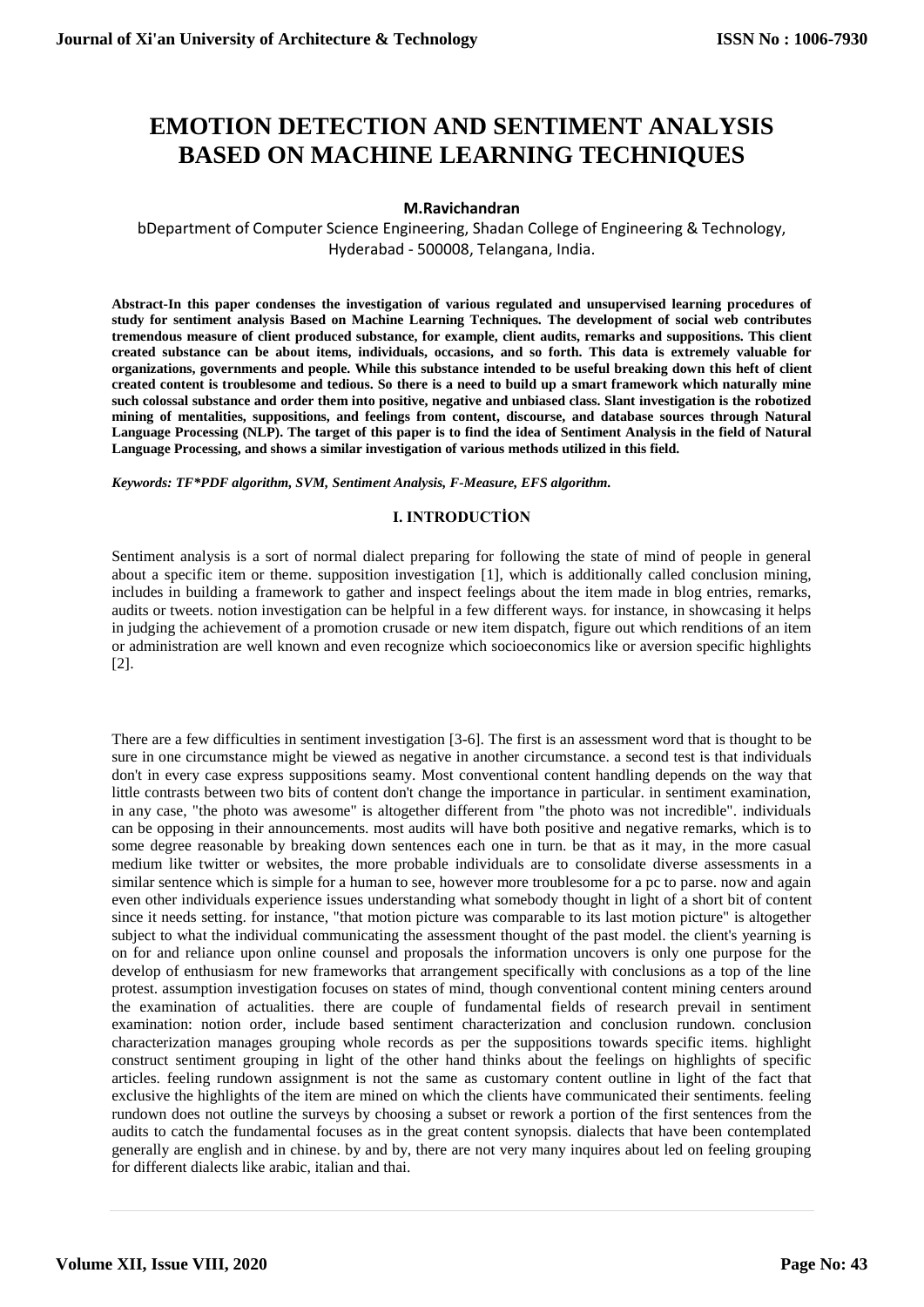# **II. TECHNIQUES**

#### **A. Support Vector Machine (SVM)**

Support Vector Machine model[4,5] an administered learning approach ordinarily performs well on different content classification undertakings. Gotten from the vector-space show, it is an established method to weight each term through applying the tf idf recipe, in which the part tf speaks to the event recurrence inside the content. The idf  $(= \log (df/n))$  for the most part compares to the logarithm of the backwards report recurrence (meant df), while n shows the aggregate number of writings.

As an option, standardize the two segments with the end goal that the main conceivable qualities would fall in [0 - 1]. For the tf part, we select the increased tf weighting plan characterized as at  $f = 0.5 + 0.5$ . (tf/max tf), where max tf relates to the maximal event recurrence for the basic content and nidf is gotten by essentially partitioning the idf esteem by log(n). In view of this portrayal we utilize the uninhibitedly accessible SVM light model [6,7] which decides the hyperplane that best isolates the cases having a place with the two classifications. For this situation the best hyperplane alludes to the one having the biggest division (or edge) between the two classes (and obviously together with a decrease for the quantity of wrong characterizations). This first form has a place with the direct classifier worldview and we have likewise viewed as nonlinear portion capacities (polynomial, sigmoid). The utilization of non-straight part works did not enhance the nature of the order, at any rate in our grouping undertaking.non-linear kernel functions did not improve the quality of the classification, at least in our classification task.

# **B. TF\*PDF Algorithm'**

TF\*PDF algorithm[1,2,3] is a managed learning calculation adjusted in the ETTS which is helpful in following the developing point in a specific data region of enthusiasm on the Web, by outlining the change posted on it. TF\*PDF calculation is composed in a way that it would allot substantial term weight to these sort of terms and in this manner uncover the fundamental subjects since the web ended up far reaching, the measure of electronically accessible data on the web, particularly news files, has multiplied and debilitates to wind up overpowering. It very well may be utilized in a data framework that will separate fundamental themes in a news file on a week by week premise. By acquiring a week by week report, a client can comprehend what the principle news occasions were in the previous week. When all is said in done, related research on subject distinguishing proof is ordered into two kinds.

Initial one is term weighting strategy to extricate valuable terms that is applicable to gathered reports and displayed moreover. Second is TF-IDF generally utilized for term weighting in Natural dialect handling and data extraction process [1].

In this way, so as to satisfy the target to perceive the terms that clarify the interesting issues, TF\*PDF is advanced to tally the centrality (weights) of the terms. Unique in relation to the traditional term weight checking calculation TF\*IDF, in TF\*PDF calculation, the heaviness of a term from a channel is directly corresponding to the term's inside channel recurrence, and exponentially relative to the proportion of report containing the term in the channel. The aggregate weight of a term will be the summation of term's weight from each channel as takes after. *c*=*D*

$$
Wj = \sum_{c=1}^{r} |Fjc| \exp(njc/Ne) \quad (1)
$$

where, *Wj*=Weight of term j; *Fjc*=Frequency of term j in channel c; *njc*=Number of document in channel c where term j occurs; *Nc*=Total number of document in channel c; k=Total number of terms in a channel; D=number of channels

There are three major compositions in TF\*PDF algorithm. The first composition that contributes to the total weight of a term significantly is the "summation" of the term weight gained from each channel, provided that the term deems to explain the hot topic discussed generally in majority of the channels. In other words, the terms that deem to explain the main topic will be heavily weighted. Also, larger the number of channels, more accurate will

be this algorithm in recognizing the terms that explain the emerging topic. The second and third compositions are combined to give the weight of a term in a channel in many documents compare to the one occurs in just a few containing certain terms of significant weight, the results would be deviated from having terms that explain the hot topics in majority channels. In short, TF\*PDF algorithm give significant weights to the terms that explain the common hot topic in majority channels.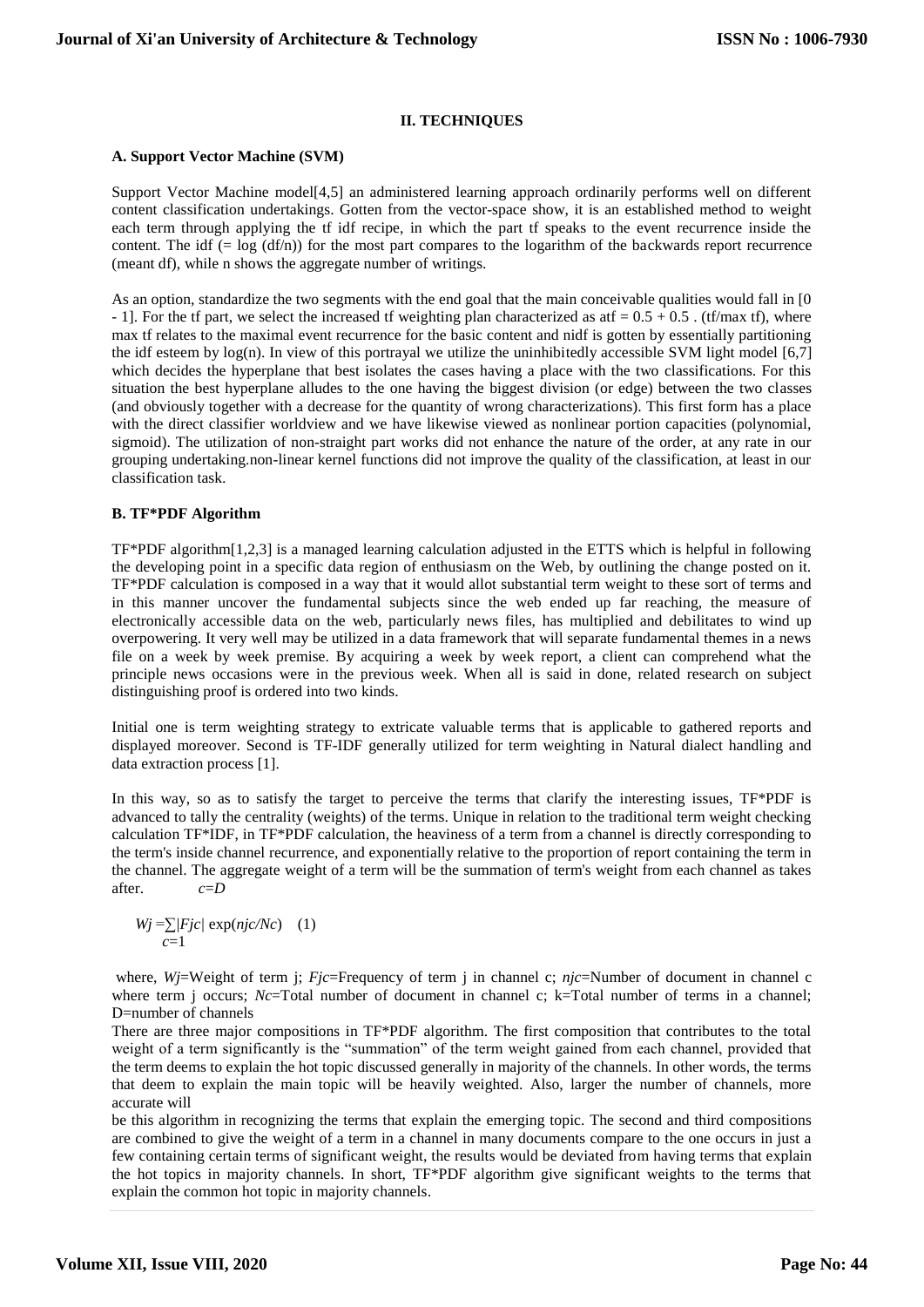# **C. F-Measure**

In unsupervised procedure, arrangement is finished by looking at the highlights of a given content against notion vocabularies whose estimation esteems are resolved preceding their utilization. Supposition dictionary contains arrangements of words and articulations used to express individuals' emotional sentiments and feelings. For instance, begin with positive and negative word vocabularies, investigate the record for which slant need to discover. At that point if the archive has more positive word dictionaries, it is certain, else it is negative. The dictionary based strategies to Sentiment investigation is unsupervised learning since it doesn't require earlier preparing with a specific end goal to characterize the information.

The F-measure[8,9] is an unsupervised learning method isn't the F-score or F measure utilized in content characterization or data recovery for estimating the arrangement or recovery viability (or accuracy).F-measure investigates the thought of implication of content and is a unitary proportion of content's relative logic (understanding), rather than its custom (unequivocality). Logic and convention

can be caught by specific parts of discourse. A lower score of F-measure[10,11] demonstrates relevance, set apart by more noteworthy relative utilization of pronouns, verbs, qualifiers, and interpositions; a higher score of F measure shows custom, spoken to by more prominent utilization of things, descriptive words, relational words, and articles. F-measure is characterized in view of the recurrence of the POS(Part of discourse) use in a content (freq.x beneath implies the recurrence of the grammatical feature x):  $F = 0.5 * [(freq.noun + freq.adj +$ freq.prep +freq.art) – (freq.pron + freq.verb + freq.adv + freq.int) + 100].

# **D. EFS Algorithm**

Hardly any examination procedures have shown that the blend of both the machine learning and the dictionary based methodologies enhance opinion order performance[12,13]. The principle preferred standpoint of their mixture approach utilizing a dictionary/learning advantageous interaction is to achieve the best of the two universes steadiness and in addition meaningfulness from a painstakingly outlined vocabulary, and the high exactness from a great regulated learning algorithm.EFS[14,15] takes the best of the two universes. It first uses various component choice criteria to rank the highlights following the channel demonstrate. After positioning, the calculation creates some hopeful component subsets which are utilized to locate the last list of capabilities in view of grouping exactness utilizing the wrapper demonstrate. Since our structure creates many less applicant highlight subsets than the aggregate number of highlights, utilizing wrapper show with competitor include sets is adaptable. Additionally, since the calculation produces hopeful capabilities utilizing different criteria and all component classes together, it can catch the majority of those highlights which are separating. The calculation takes as information, an arrangement of n highlights  $F = \{f1, \dots, fn\}$ , an arrangement of t include determination criteria  $\Theta = \{\theta_1, \dots, \theta_t\}$ , an arrangement of t limits  $T = \{\tau_1, \dots, \tau_t\}$  comparing to the criteria in  $\Theta$ , and a window w. τi is the base number of highlights to be chosen for paradigm θi. w is utilized to change τi (in this way the quantity of highlights) to be utilized by the wrapper approach.

## **III. MEASURE OF PERFORMANCE FOR SENTIMENT ANALYSIS**

In the review work EFS in this section, a new method has been designed to set a scale for measuring the sentiment analysis ed image based on Gray Level Co-occurrence Matrix (GLCM) features such as Energy, Contrast, Correlation, Homogeneity and Entropy. In the literature GLCM has been used to analyse and classify the texture features. With the ground truth that a analysis image posses the same properties of the input image, it is true that GLCM feature measures must be same for both the input, and output sentiment analysis images.

The GLCM introduced by [16] applied on a gray-scale image is a second-order statistical measure that characterizes the texture of an image with features such as frequency of the pixel repetition and specified spatial relationship occur in an image. These relations are ordered in a matrix form, and the statistical values are obtained from the generated matrix. GLCM calculates how often pairs of pixel with specific values and in a specified spatial relationship occur in an image.

Statistical parameters calculated from the input image and analysis image from their GLCM values are presented below.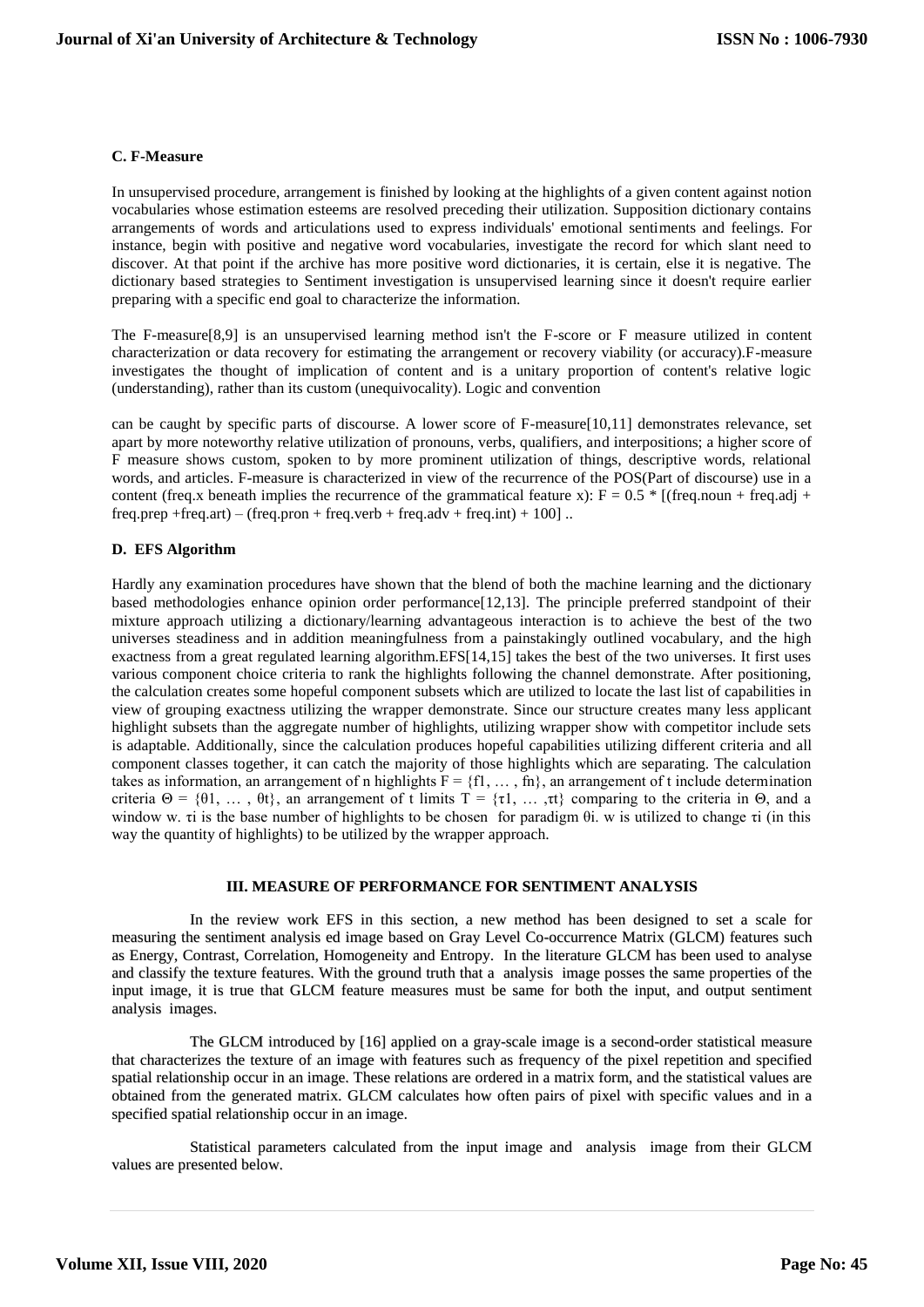1)Energy:

It provides the sum of squared elements in the GLCM of the input image and the analysis image. It can also be referred as uniformity or the angular second moment. It is obtained from the relation:

Energy = 
$$
\sum_{i=0}^{G-1} \sum_{j=0}^{G-1} p(i-j)^2
$$

where  $p(i, j)$  is the  $(i, j)<sup>th</sup>$  entry in the co-occurrence matrix of texture images, G is the number of gray levels within the image.

2)Contrast: It calculates the local variation of intensity contrast between a pixel and its neighbour pixel for the whole image. If the obtained contrast is 0 then the image is said to be a constant image with no variation. Contrast is measured as:

$$
Contrast = \frac{1}{(G-1)^2} \sum_{i=0}^{G-1} \sum_{j=0}^{G-1} (i-j)^2 p(i, j)
$$

where  $p(i, j)$  is the  $(i, j)$ <sup>th</sup> entry in the co-occurrence matrix of texture images, G is the number of gray levels within the image.

3)Correlation: It is the measure of joint probability occurrence of the specified pixel pairs in the input image and the analysis image. It can be computed as:

$$
Correlation = \frac{\sum_{i=0}^{G-1} \sum_{j=0}^{G-1} (i - \mu_i)(j - \mu j)p(i, j)}{\sigma_i \sigma_j}
$$

where  $p(i, j)$  is the  $(i, j)$ <sup>th</sup> entry in the co-occurrence matrix of texture images, G is the number of gray levels within the image, mean of co-occurrence in i<sup>th</sup> row 1 ,  $j=0$  $\mu = \sum_i \nu_i$ *G ij i j*  $\mu = \sum_{i=1}^{Q-1} i p$  $\sum_{i=0} i p_{ij}$ , mean of co-occurrence in j<sup>th</sup> row

$$
\mu = \sum_{i,j=0}^{G-1} j p_{ij}
$$
 and standard deviation in *i*<sup>th</sup> row  $\sigma_i$ , standard deviation in *j*<sup>th</sup> row  $\sigma_i$  of the texture image.

4)Homogeneity: It measures the elements in the GLCM to the GLCM diagonal to estimate the closeness of distribution. Homogeneity is obtained as,

$$
Homogeneity = \sum_{i,j} \frac{p(i,j)}{1+|i-j|}
$$

5) Entropy: It is the statistical measure of randomness that occurs in a texture image. It is defined as,

$$
Entropy = -\sum_{i=0}^{G-1} \sum_{j=0}^{G-1} p(i, j) \log p(i, j)
$$

where  $p(i, j)$  is the  $(i, j)$ <sup>th</sup> entry in co-occurrence matrix of texture images, G is the number of gray levels in the image.

Having presented the measures that can be used to analysis the performance of the EFS sentiment analysis scheme, the experimental part is carried out, and the same is presented in the forthcoming **SECTION.**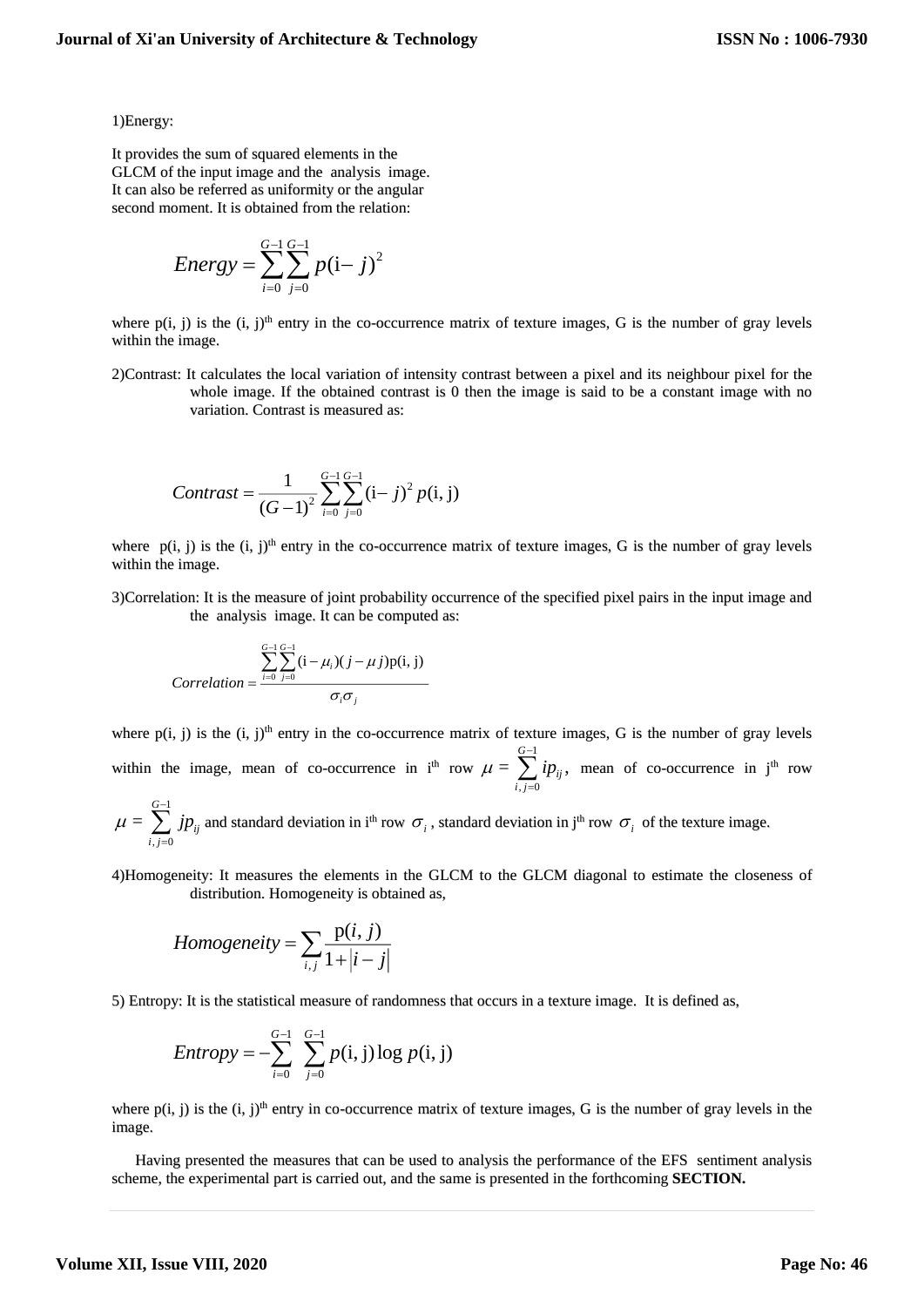## **IV. EXPERIMENTS AND RESULTS OF SENTIMENT ANALYSIS**

 From the examination we have done over the above calculations we found that regulated machine learning procedures have demonstrated moderately preferred execution over the unsupervised vocabulary based techniques. In any case, the unsupervised strategies is vital too in light of the fact that regulated techniques request a lot of marked preparing information that are exceptionally costly though obtaining of unlabelled information is simple. Most areas with the exception of film surveys need marked preparing information for this situation unsupervised techniques are exceptionally helpful for creating applications. The vast majority of the scientists detailed that Support Vector Machines (SVM) has high precision than different calculations. The primary impediment of administered learning is that it for the most part requires substantial master commented on preparing corpora to be made sans preparation, particularly for the current application, and may come up short when preparing information are lacking. The fundamental preferred standpoint of half and half approach utilizing a dictionary/learning blend is to achieve the best of the two universes, high exactness from a great managed taking in calculation and strength from vocabulary based approach.

The performance of the EFS sentiment analysis scheme with the orthogonal polynomials coefficients is measured as described in Section 4.4 by comparing the original texture images and the results of the EFS sentiment analysis system.

For the Beans original image and its corresponding sentiment analysis output with the EFS scheme, we could obtain the Energy values as 8.665E-5 and 8.514E-5 respectively, contrast values as 1887.560 and 1807.018, Correlation values 2.477E-4 and 2.572E-4, Homogeneity values 0.046 and 0.046, and Entropy 9.565 and 9.475. These performance values obtained from the input images shown in

Figure 1, for the same input texture images shown in Figure 2, along with the results obtained with EFS scheme, for easy comparison.



Figure 1 Comparison of Texture Results

Methods with the EFS Sentiment analysis Technique. Column (A) Input Image, Output Sentiment analysis Images (with the EFS Method at Column (B). Sebastiani Method at Column (C) Savoy Method at Column (D) and Herring Method at Column (E)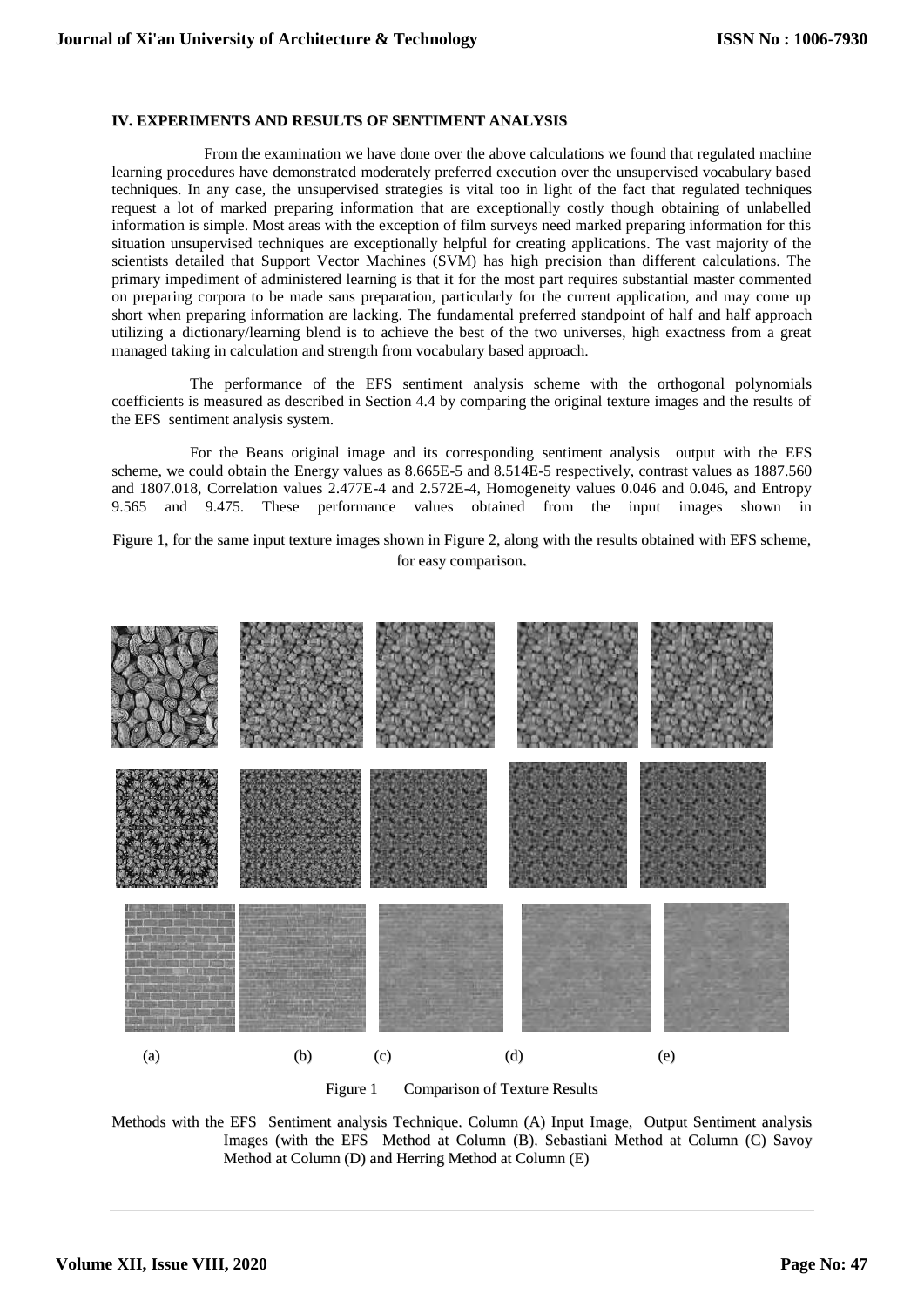The performance measure values are also computed for these other schemes and are presented in Tables 1, 2, 3 and 4 respectively for Beans image, Wall image, Brick image and average of 100 input images. From the Tables 1 and 4, it can be observed that the EFS sentiment analysis scheme could provide almost similar Energy, Contrast, Correlation, Homogeneity and Entropy between original and sentiment analysis images, when compared with other schemes.

|                       | Energy   | Contrast | Correlation | Homogeneity | Entropy |
|-----------------------|----------|----------|-------------|-------------|---------|
| Input Image           | 8.665E-5 | 1887.560 | 2.477E-4    | 0.046       | 9.565   |
| Sebastiani Method     | 1.365E-5 | 1734.142 | 3.123E-4    | 0.048       | 9.124   |
| Savoy Method          | 1.381E-5 | 1733.158 | 3.227E-4    | 0.045       | 9.239   |
| <b>Herring Method</b> | 1.368E-5 | 1418.736 | 3.231E-4    | 0.043       | 9.326   |
| <b>EFS</b> Scheme     | 8.514E-5 | 1807.018 | 2.572E-4    | 0.046       | 9.475   |

Table 1 Comparison of GLCM Features of Sentiment analysis Beans Image, with Other Schemes 0.1

Table 2 Comparison of GLCM Features of Sentiment analysis Various with Other Schemes 0.5

|                       | Energy   | Contrast | Correlation | Homogeneity | Entropy |
|-----------------------|----------|----------|-------------|-------------|---------|
| Input Image           | 1.118E-4 | 2561.982 | 1.947E-4    | 0.052       | 9.497   |
| Sebastiani Method     | 1.087E-4 | 2167.594 | 2.152E-4    | 0.041       | 9.540   |
| Savoy Method          | 1.125E-4 | 2190.041 | 2.128E-4    | 0.040       | 9.529   |
| <b>Herring Method</b> | 8.665E-5 | 1887.560 | 2.477E-4    | 0.046       | 9.565   |
| <b>EFS</b> Scheme     | 1.106E-4 | 2451.882 | 1.899E-4    | 0.049       | 9.402   |

Table 3 Comparison of GLCM Features of Sentiment analysis Brick Image, with Other Schemes 0.10

|                       | Energy   | Contrast | Correlation | Homogeneity | Entropy |
|-----------------------|----------|----------|-------------|-------------|---------|
|                       |          |          |             |             |         |
| Input Image           | 5.871E-4 | 400.164  | 0.001       | 0.121       | 7.995   |
| Sebastiani Method     | 1.298E-4 | 2467.929 | 1.712E-4    | 0.035       | 9.381   |
| Savoy Method          | 1.253E-4 | 2605.178 | 1.596E-4    | 0.034       | 9.416   |
| <b>Herring Method</b> | 1.271E-4 | 2601.047 | 1.564E-4    | 0.034       | 9.391   |
| <b>EFS</b> Scheme     | 5.886E-4 | 346.196  | 0.001       | 0.118       | 7.958   |

Table 4 Comparison of GLCM Features of Sentiment analysis Images (Average of 100 Images)

|                             | Energy   | Contrast | Correlation | Homogeneity | Entropy |
|-----------------------------|----------|----------|-------------|-------------|---------|
| Input Average of 100 Images | 3.748E-4 | 1965.438 | 2.544E-4    | 0.054       | 8.528   |
| Sebastiani Method           | 1.269E-4 | 1454.412 | 3.368E-4    | 0.049       | 9.324   |
| Savoy Method                | 1.261E-4 | 1459.685 | 3.357E-4    | 0.043       | 9.329   |
| <b>Herring Method</b>       | 1.308E-4 | 1418.736 | 3.436E-4    | 0.048       | 9.306   |
| <b>EFS</b> Scheme           | 3.318E-4 | 1917.722 | 2.440E-4    | 0.054       | 8.299   |

The time taken to the image with the EFS orthogonal polynomials based sentiment analysis scheme, as well as with the other schemes is measured with a computing system, having Pentium Dual core 2.8 GHz CPU and 1 GB RAM. These times taken by the EFS and other sentiment analysis schemes are presented in Table 4.6, as an average over 100 input sample images. It is evident from Table 4 and 5, that the EFS sentiment analysis scheme consumes very less time when compared with Savoy and Herring schemes. The higher time consumption by these schemes attribute to the scanning and matching methods present in their sentiment analysis process. The